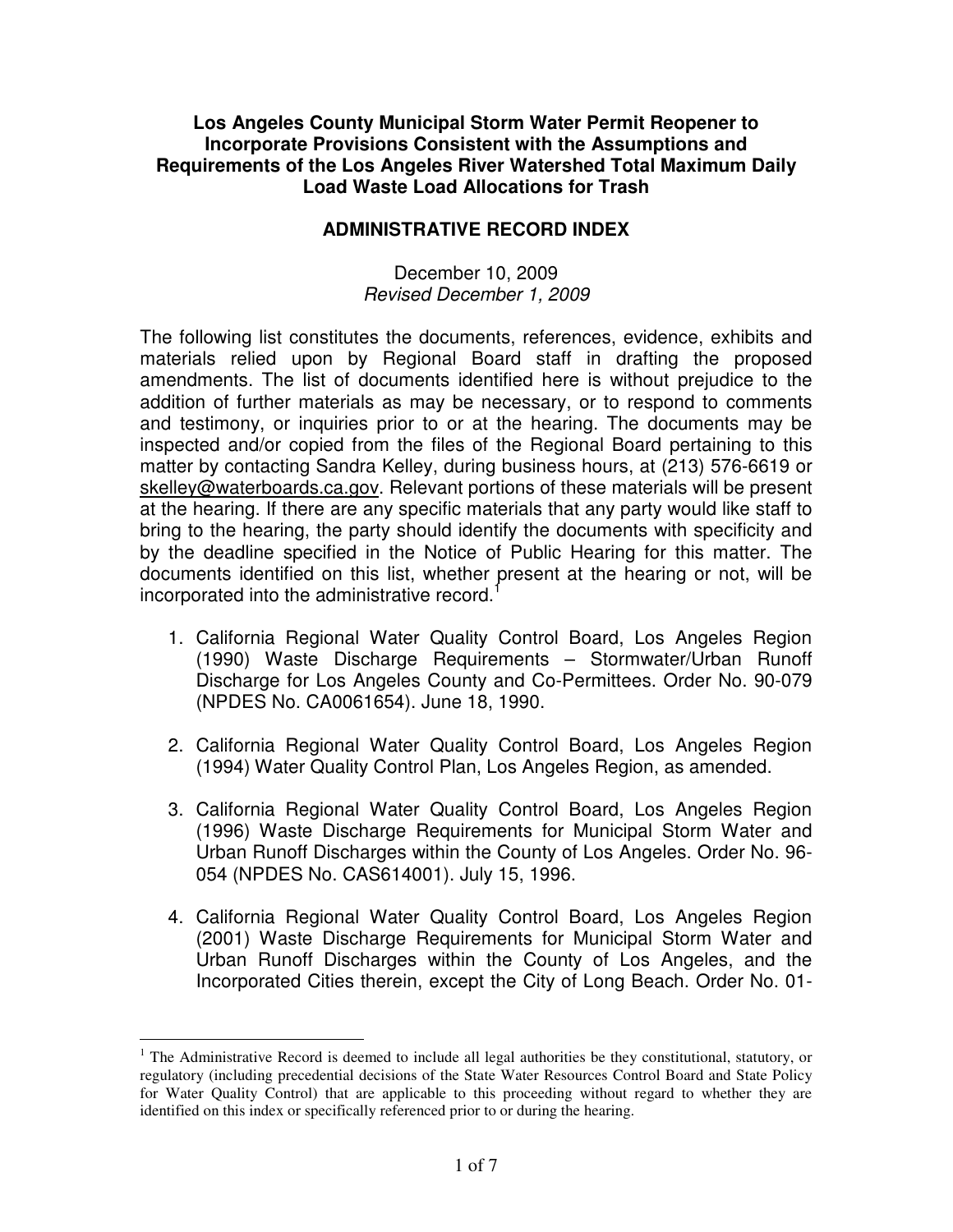182 (NPDES No. CAS004001) as amended by Order Nos. R4-2006-0074 and R4-2007-0042.

- 5. California Regional Water Quality Control Board, Los Angeles Region (2001) Fact Sheet/Staff Report for the County of Los Angeles Municipal Storm Water NPDES Permit (CAS004001) Order No. 01-182. December 13, 2001.
- 6. California Regional Water Quality Control Board, Los Angeles Region (2004) Letter to Donald L. Wolfe, Assistant Director, County of Los Angeles Department of Public Works and Ken Farfsing, City Manager, City of Signal Hill re: Certification of the Hamilton Bowl Trash Nets as Full Capture Systems. April 29, 2004.
- 7. California Regional Water Quality Control Board, Los Angeles Region (2004) Letter to Jai Paul Thakur, Chief, Department of Transportation, District 7, Office of Engineering Services re: Certification of the Gross Solids Removal Devices as Full Capture Systems. October 7, 2004.
- 8. California Regional Water Quality Control Board, Los Angeles Region (2005) Letter to Jim Valentine, Burbank Department of Public Works re: Certification of a Best Management Practice (BMP) for Trash Control as a Full Capture System – Four Cities Request. May 4, 2005.
- 9. California Regional Water Quality Control Board, Los Angeles Region (2006) Resolution R06-013 (June 8, 2006) to set aside action in adopting the Trash Total Maximum Daily Load for the Los Angeles River Watershed, dated September 19, 2001, and in adopting Resolution No. 01-013; and to direct staff to revise the California Environmental Quality Act documentation as required by the Court of Appeal and to submit for the Regional Board's reconsideration a total maximum daily load for trash in the Los Angeles River Watershed as early as practical.
- 10. California Regional Water Quality Control Board, Los Angeles Region (2006) Fact Sheet Supporting the Amendments to the Los Angeles County Municipal Separate Storm Sewer System Permit (Order #01-182; NPDES Permit #CAS004001) to Incorporate Summer Dry Weather Waste Load Allocations for Bacteria Pursuant to the Santa Monica Bay Beaches Bacteria TMDL. September 11, 2006 (Revised).
- 11. California Regional Water Quality Control Board, Los Angeles Region (2007) Fact Sheet Supporting the Amendments to the Los Angeles County Municipal Separate Storm Sewer System Permit (Order No. 01-182 as amended by Order No. R4-2006-0074; NPDES Permit No. CAS004001) to Incorporate Summer Dry Weather Waste Load Allocations for Bacteria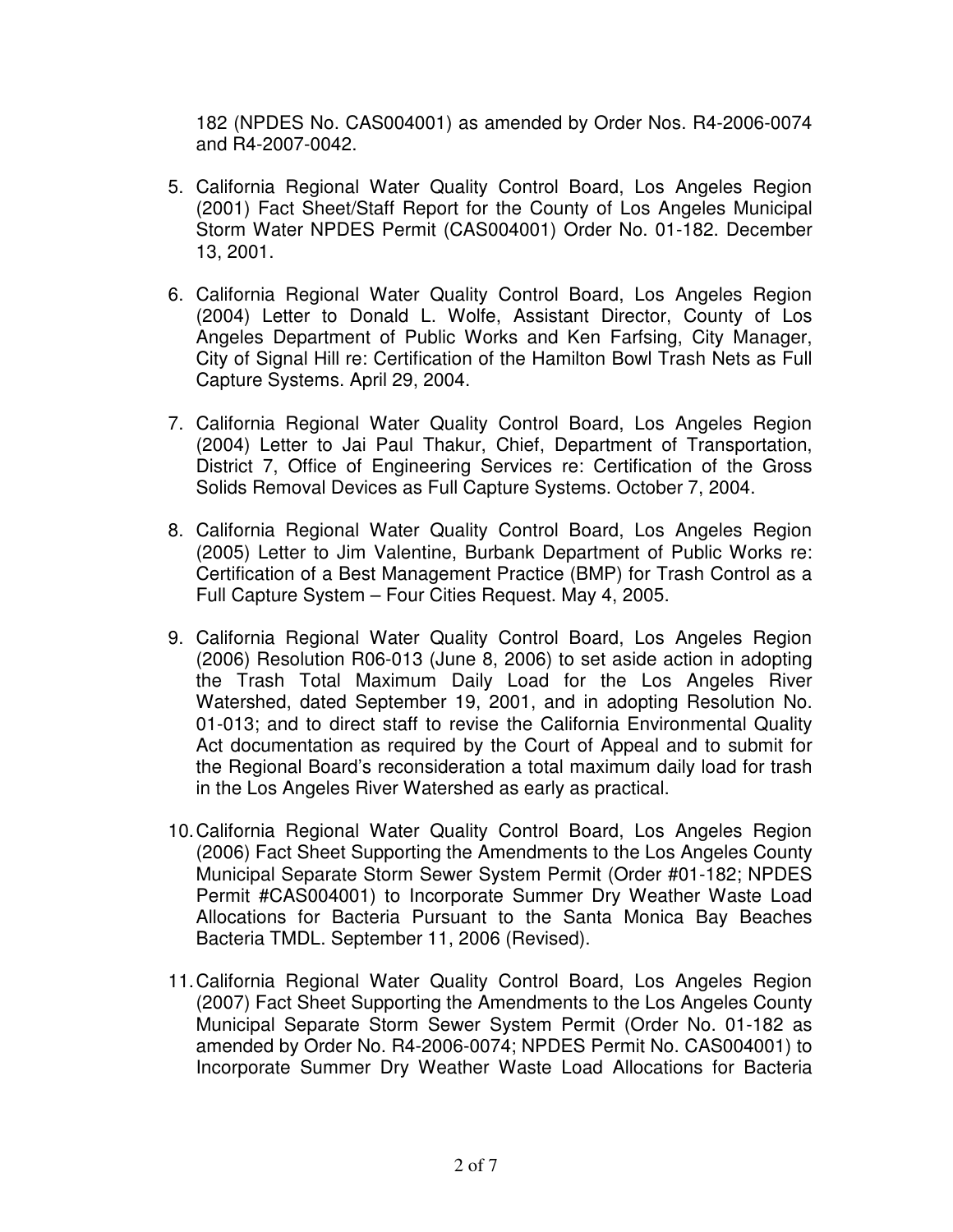Pursuant to the Marina del Rey Harbor Mothers' Beach and Back Basins Bacteria TMDL. May 11, 2007.

- 12. California Regional Water Quality Control Board, Los Angeles Region (2007) Letter to Shahram Kharaghani, City of Los Angeles Department of Public Works re: Certification of Catch Basin Insert Screen Devices as Full Capture Systems for Trash Removal. April 25, 2007.
- 13. California Regional Water Quality Control Board, Los Angeles Region (2007) Letter to Donald L. Wolfe, Director, County of Los Angeles Department of Public Works re: Certification of the Connector Pipe Screen Device as a Full Capture System for Trash Removal under the Ballona Creek and the Los Angeles River Trash Total Maximum Daily Loads. August 1, 2007.
- 14. California Regional Water Quality Control Board, Los Angeles Region (2007) Trash Total Maximum Daily Loads for the Los Angeles River Watershed (Staff Report). August 9, 2007.
- 15. California Regional Water Quality Control Board, Los Angeles Region (2007) Amendment to the Water Quality Control Plan for the Los Angeles Region to Incorporate a Total Maximum Daily Load for Trash in the Los Angeles River Watershed. Resolution R07-012. August 9, 2007.
- 16. City of Alhambra (2009) Implementation Report for the Los Angeles River Trash TMDL. March 19, 2009.
- 17. City of Bell (2008) Los Angeles River Trash Total Maximum Daily Load (TMDL) Compliance. September 29, 2008.
- 18. City of Hidden Hills (2008) Los Angeles River Trash Total Maximum Daily Load (TMDL) Compliance. September 30, 2008.
- 19. City of La Cañada Flintridge (2009) Los Angeles River Trash TMDL Implementation Report. March 23, 2009.
- 20. City of Monterey Park (2009) Los Angeles River Trash Total Maximum Daily Load (TMDL) Implementation Report. March 20, 2009.
- 21. City of Paramount (2009) Los Angeles River Trash TMDL Implementation Report. March 23, 2009.
- 22. City of San Marino (2009) Los Angeles River Trash TMDL Implementation Report. March 23, 2009.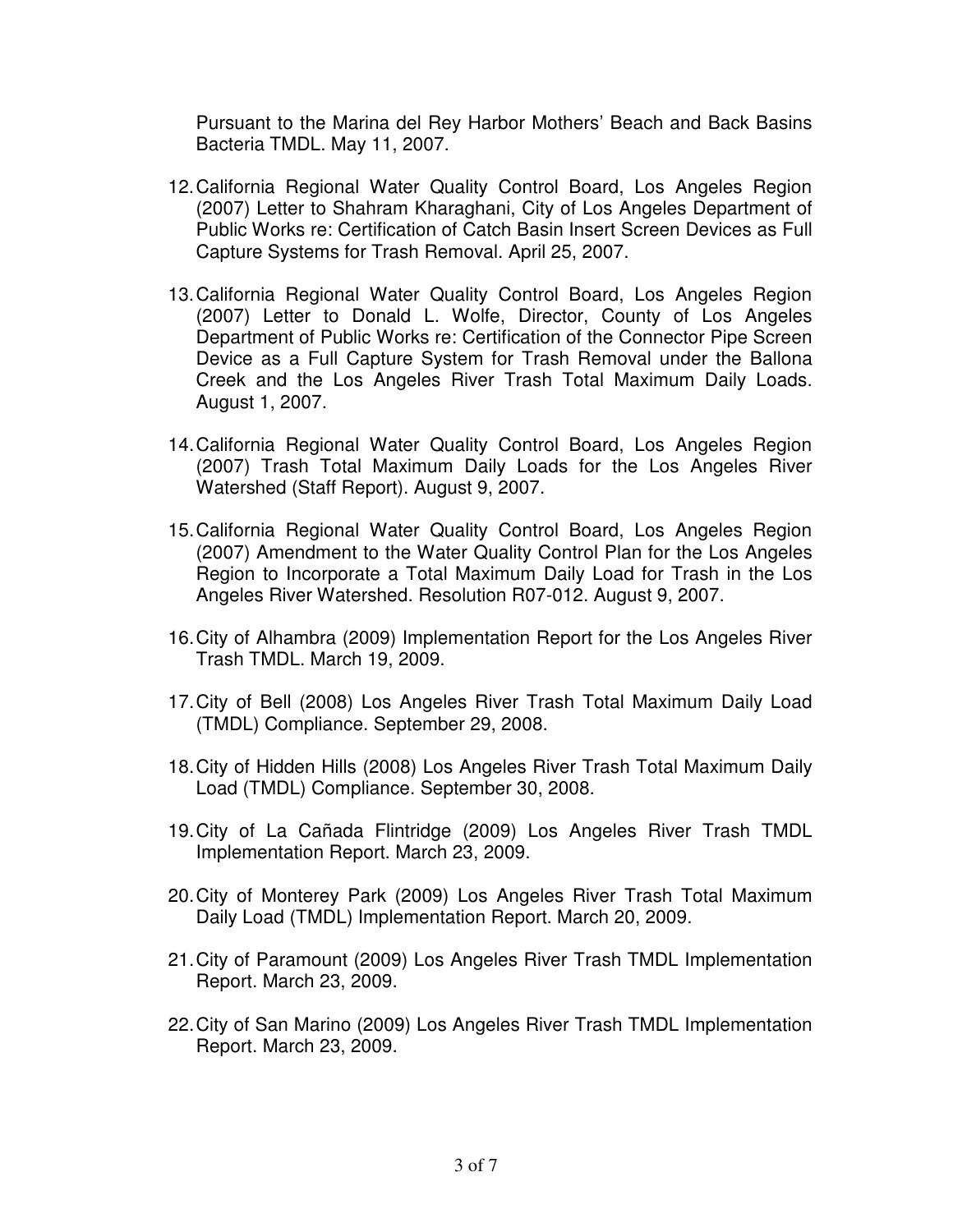- 23. City of Signal Hill (2009) Los Angeles River Total Maximum Daily Load (TMDL) Implementation Report. March 20, 2009.
- 24. City of South Gate (2009) Los Angeles River Total Maximum Daily Load (TMDL) Implementation Report. March 20, 2009.
- 25. City of South Pasadena (2009) Los Angeles River Trash Total Maximum Daily Load (TMDL) Implementation Report. March 20, 2009.
- 26. City of Temple City (2009) Los Angeles River Trash Total Maximum Daily Load (TMDL) Implementation Report. March 23, 2009.
- 27. City of Vernon (2009) Los Angeles River Trash TMDL Implementation Report. March 2009.
- 28. County of Los Angeles (2009) The County of Los Angeles Trash Total Maximum Daily Load Implementation Report for the Los Angeles River Watershed. March 23, 2009.
- 29. State Office of Administrative Law (2008) Notice of Approval of Regulatory Action. File No. 2008-0519-02 S. July 1, 2008.
- 30. State Water Resources Control Board (1991) Order WQ 91-03.
- 31. State Water Resources Control Board (1991) Order WQ 91-04.
- 32. State Water Resources Control Board (1998) 1998 Clean Water Act Section 303(d) List of Water Quality Limited Segments.
- 33. State Water Resources Control Board (1998) Order WQ 98-01.
- 34. State Water Resources Control Board (1999) Order WQ 99-05.
- 35. State Water Resources Control Board (2001) Order WQ 2001-15.
- 36. State Water Resources Control Board (2008) Approving an Amendment to the Water Quality Control Plan for the Los Angeles Region (Basin Plan) to Incorporate a Total Maximum Daily Load (TMDL) for Trash in the Los Angeles River Watershed. Resolution R08-0024. April 15, 2008.
- 37. State Water Resources Control Board (2009) Order WQ 2009-0008.
- 38. City of Arcadia, et al., v. State Water Resources Control Board, et al.  $(2006)$  135 Cal. App.  $4^{th}$  1392.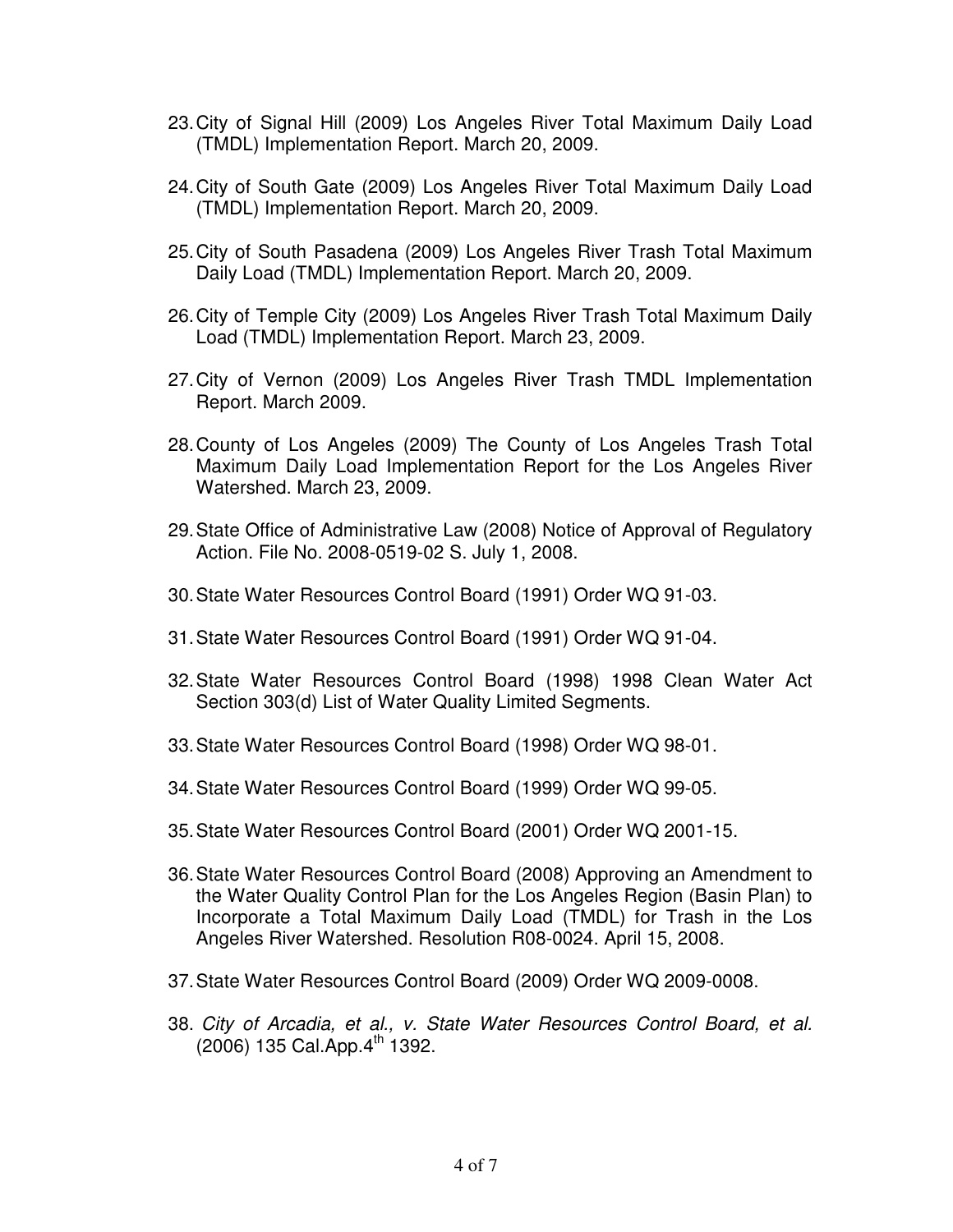- 39. Superior Court of California, County of San Diego (2008) Cities of Arcadia et al. v. State Water Resources Control Board. Case Number GIC803631. Dismissal. August 26, 2008.
- 40. U.S. EPA (1986) Quality Criteria for Water 1986 (Gold Book). EPA 440/5- 86-001. Office of Water. May 1, 1986.
- 41. U.S. Environmental Protection Agency. 1996. Interim Permitting Approach. EPA 833-D-96-00.
- 42. U.S. Environmental Protection Agency, Region IX. 2008. Approval Letter for Los Angeles River Watershed Trash TMDL pursuant to Clean Water Act Section 303(d)(2) from Alexis Strauss, Director, Water Division to Dorothy Rice, Executive Director, State Water Resources Control Board. September 23, 2008.
- 43. All Receiving Water Limitations Compliance Reports and documented revisions to the SQMP.
- 44. All timely comment letters and evidence received by the Regional Board
- 45. Staff's Responses to Comments (when it becomes available)
- 46. Hearing transcript for the December 10, 2009 Regional Board meeting (when it becomes available), and any other Board Meetings during which the consideration of this matter may take place
- 47. Speaker cards and other similar materials recording presence or participation at the hearing
- 48. Storm Water Panel Recommendations to the California State Water Resources Control Board. 2006. The feasibility of numeric effluent limits applicable to discharges of storm water associated with municipal, industrial and construction activities. June 19, 2006.
- 49. U.S. Environmental Protection Agency, Offices of Wetlands, Oceans and Watersheds and Wastewater Management. 2002. Establishing total maximum daily load (TMDL) wasteload allocations (WLAs) for storm water sources and NPDES permit requirements based on those WLAs. Memorandum to Water Division Directors, Regions 1-10. November 22, 2002.
- 50. U.S. Environmental Protection Agency, Region IX. 2008. Comment letter to Los Angeles Regional Water Quality Control Board re. Ventura County MS4 Permit. May 29, 2008.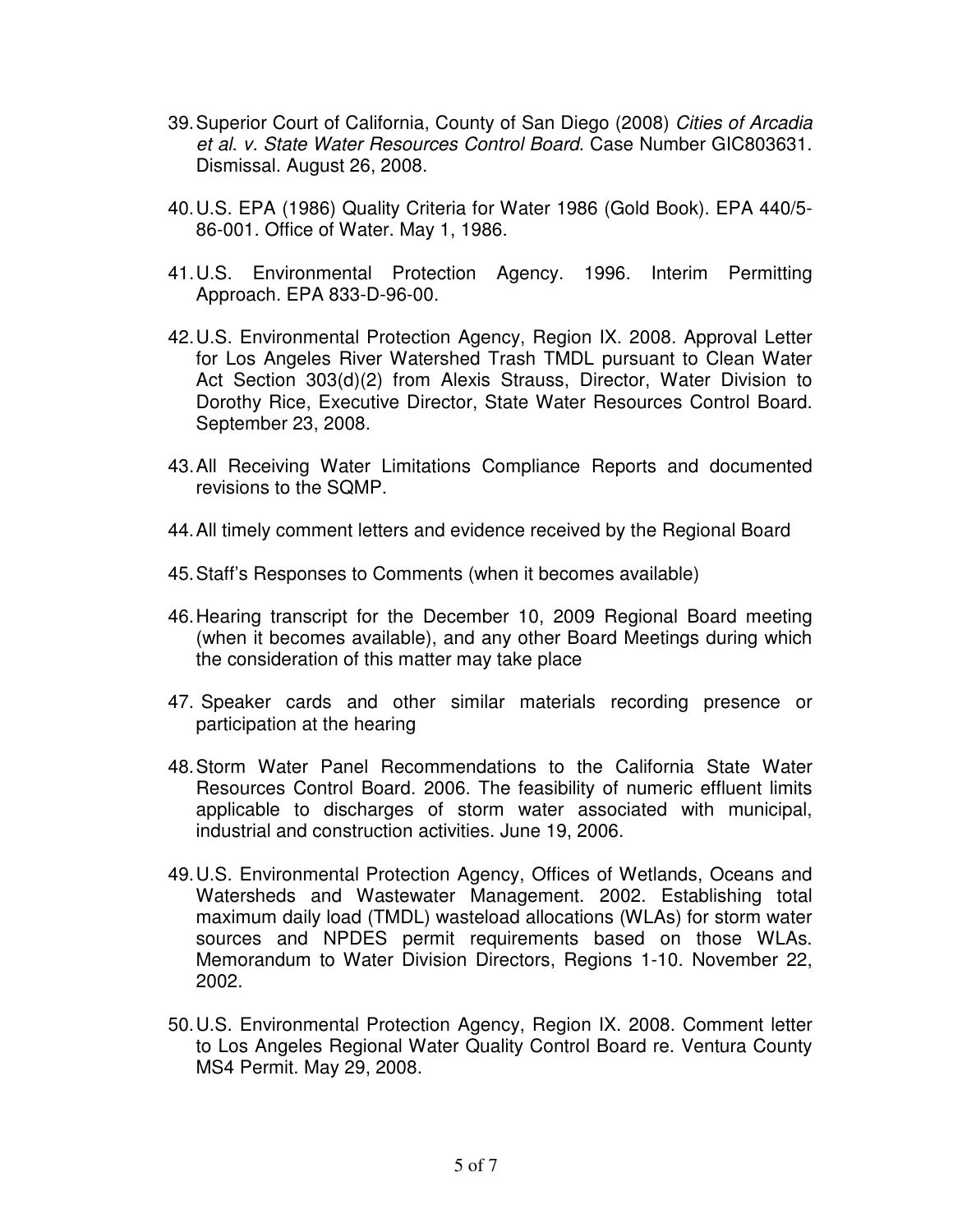- 51. U.S. Environmental Protection Agency, Region IX. 2009. Comment letter to Los Angeles Regional Water Quality Control Board re. Ventura County MS4 Permit. April 9, 2009.
- 52. Kennedy Court Reporters, Inc. 2009. Certified Transcript of Proceedings In the Matter of the Public Hearing (Excerpt of comments by Desi Alvarez on behalf of the Gateway IRWM Authority). November 5, 2009. pp. 19-21.
- 53. Settlement Agreement Regarding Total Maximum Daily Loads for Trash in the Los Angeles River Watershed and Ballona Creek and Wetland Watershed between the California Regional Water Quality Control Board, Los Angeles Region; the State Water Resources Control Board; the County of Los Angeles and the Los Angeles County Flood Control District; the City of Los Angeles; the Santa Monica Baykeeper; and Heal the Bay. September 5, 2003.
- 54. U.S. District Court for the Northern District of California. 1999. Amended Consent Decree, Heal the Bay, Inc., Santa Monica Baykeeper, Inc. and Terry Tamminen v. Carol Browner, Administrator of the U.S. Environmental Protection Agency, Felicia Marcus, Regional Administrator of the U.S. Environmental Protection Agency, Region IX, and the U.S. Environmental Protection Agency. No. C 98-4825 SBA. Filed March 23, 1999.
- 55. California Regional Water Quality Control Board, Los Angeles Region. 2009. Section 303(d) List of Water Quality Limited Segments (Integrated Report Appendix F). Resolution No. R09-004. July 16, 2009.
- 56. County of Los Angeles and Los Angeles County Flood Control District. 2006. Report of Waste Discharge, Renewal Application for the County of Los Angeles MS4 Permit. June 12, 2006.
- 57. City of Downey. 2006. Report of Waste Discharge, Renewal Application for the MS4 Permit. June 12, 2006.
- 58. City of Signal Hill. 2006. Report of Waste Discharge, Renewal Application for the MS4 Permit. June 12, 2006.
- 59. Cities of Azusa, Claremont, Glendora, Irwindale and Whittier. 2006. Report of Waste Discharge, Renewal Application for the MS4 Permit. June 12, 2006.
- 60. California Regional Water Quality Control Board, Los Angeles Region. 2006. Letter to County of Los Angeles and Los Angeles County Municipal Storm Water Permittees re. June 12, 2006 ROWD. July 12, 2006.